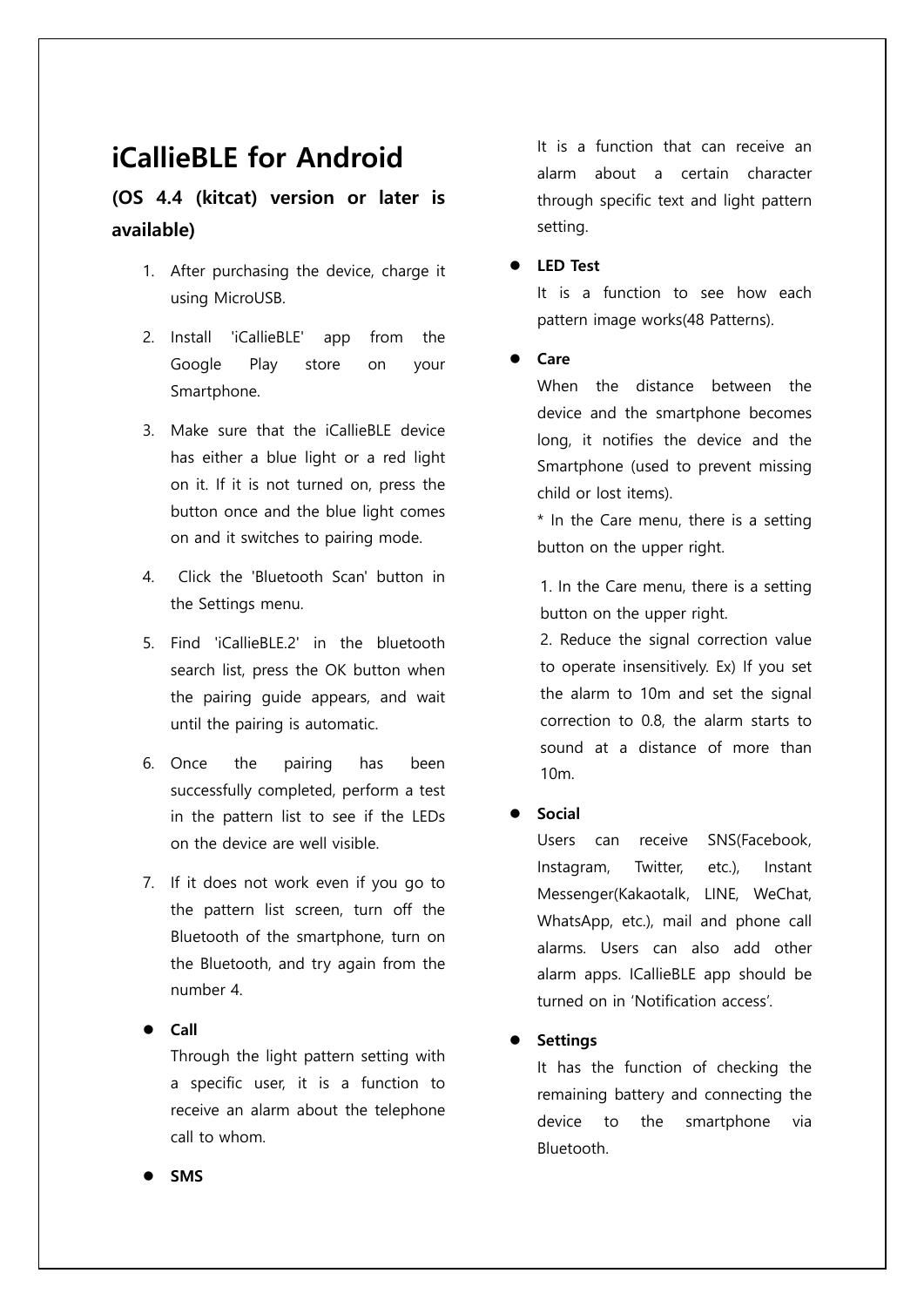## **iCallieBLE for Android**

(OS 4.4 (킷캣) 버전 이상 사용 가능)

- 1. 기기를 구입 후 MicroUSB를 이용하여 충전한다.
- 2. 스마트폰의 Play Store에서 'iCallieBLE' 앱을 설치한다.
- 3. iCallieBLE 기기에 파란 빛 혹은 빨간 빛이 1개가 켜져 있는지 확인한다. 만약 켜지지 않았다면 버튼을 한번 누르면 파란빛이 들어오며 페어링 모 드로 전환된다.
- 4. 'Settings' 메뉴의 '블루투스 스캔' 버튼 을 클릭한다.
- 5. 블루투스 검색 목록 중 'iCallieBLE.2' 를 찾아서 페어링 안내문이 나오면 OK버튼을 누른 후 페어링이 자동으로 될 때 까지 기다린다.
- 6. 페어링이 성공적으로 완료되면 패턴 목록에서 테스트를 수행하여 기기의 LED가 잘 나오는지 확인한다.
- 7. 만약 패턴 목록 화면으로 넘어갔음에 도 동작하지 않는다면 핸드폰의 블루 투스를 껐다가 켜본 후 4번 항목부터 다시 시도해본다.
- $\bullet$  Call 누구에게 전화가 왔는지를 확인할 수 있도록 사용자와 빛 패턴을 설정하여 알림을 받을 수 있게 한다.
- $\bullet$  SMS 문자가 왔을 때 울리는 패턴을 설정한 단어에 따라서 다르게 패턴을 지정할

수 있게 해주는 메뉴

- LED Test 각각의 패턴 이미지가 어떻게 동작하 는지 볼 수 있는 메뉴
- $\bullet$  Care

기기와 스마트 폰 간의 거리가 떨어지 면 기기와 스마트폰에 알림을 주는 메 뉴(미아방지나 분실물 방지용으로 사 용)

\* Care 메뉴 안에는 오른쪽 위에 설정 버튼이 있음.

1. 앱이 꺼졌을 시에도 계속 동작하는 옵션

2. 신호보정값을 내리면 둔감하게 작 동하고 올리면 민감하게 작동 예) 10m에 알람이 울리게끔 해놓고 신 호보정을 0.8로 설정했다면, 10m보다 먼거리에서 알람이 울리기 시작함

**•** Social

SNS(Facebook, Instagram, Twitter 등) 나 메신저(Kakaotalk, LINE, WeChat, WhatsApp 등), 메일이나 전화 알람을 받을 수 있음. 사용자가 다른 알람앱 을 추가 가능하다. '알림 접근 허용'에서 iCallieBLE 앱을 On시켜줘야 함.

• Settings 현재 남은 베터리 확인, 혹은 기기를 연결시킬 수 있는 메뉴